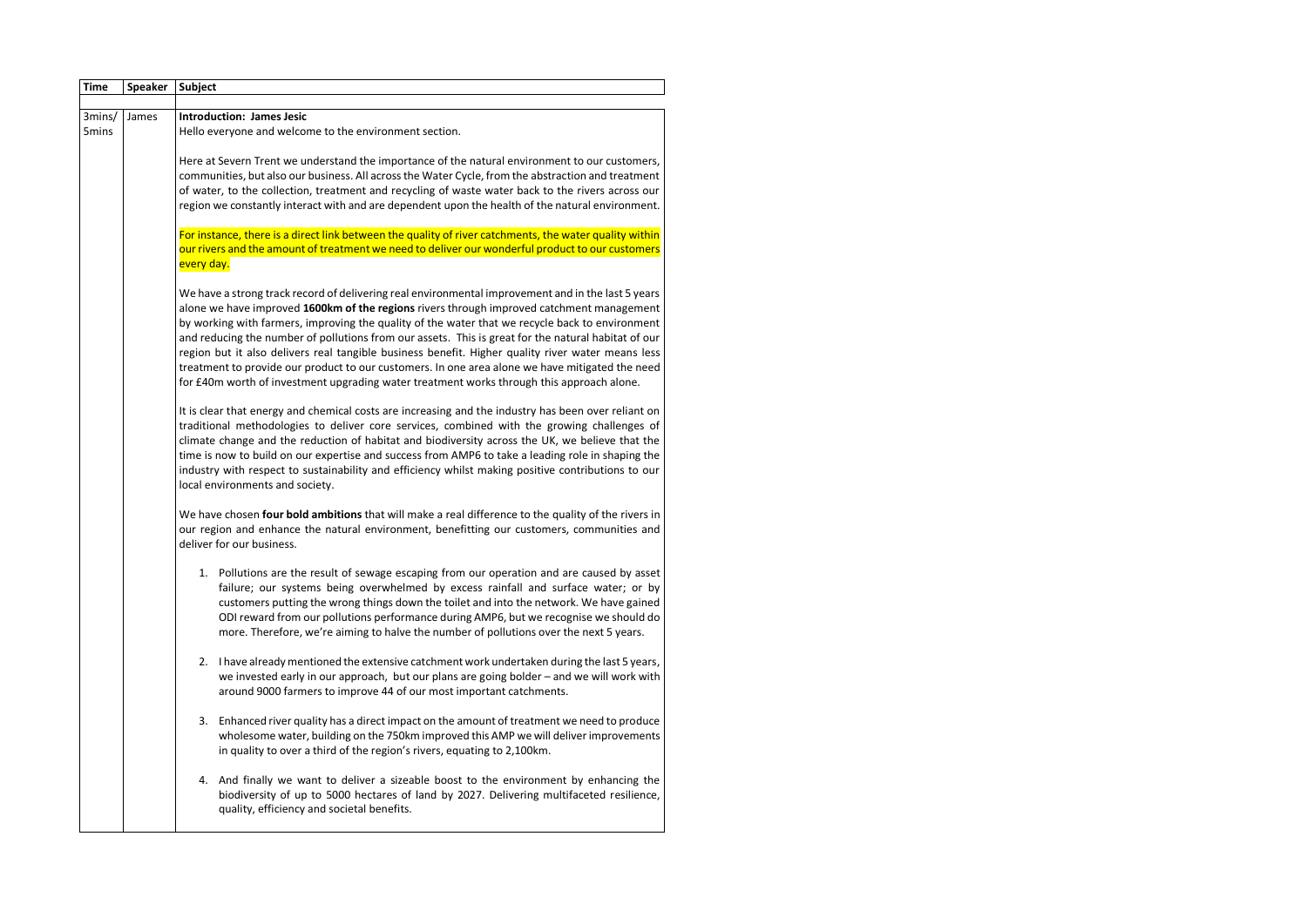|        |       | We know these are bold ambitions, not only from a sector perspective but also compared to the<br>rest of FTSE 100. But during AMP6 we outperformed in this area and are on track to deliver a double<br>digit ODI reward, we have carried this momentum into PR19, having committed to further unique<br>and radical ODIs to fund this work and influence the future direction of the industry.<br>During the next 40 minutes we will share more detail of our plans against these ambition, and how<br>we aim to strengthen the linkage between the natural environment, the water cycle and our<br>business.<br>Ultimately delivering improved sustainability and resilience of our raw water sources, making the<br>region a better and healthier place to live for our communities, and reducing costs for the provision<br>of water and wastewater services for our 8 million customers.<br>Let's start by hearing about how we mitigate the potential impact of our operation on the regions<br>rivers and our aim to halve the pollutions from our assets.<br>James then prepares to hand off to Emily<br>I'll hand you over to Emily Timmins, our Head of Waste Water Recycling |
|--------|-------|-----------------------------------------------------------------------------------------------------------------------------------------------------------------------------------------------------------------------------------------------------------------------------------------------------------------------------------------------------------------------------------------------------------------------------------------------------------------------------------------------------------------------------------------------------------------------------------------------------------------------------------------------------------------------------------------------------------------------------------------------------------------------------------------------------------------------------------------------------------------------------------------------------------------------------------------------------------------------------------------------------------------------------------------------------------------------------------------------------------------------------------------------------------------------------------------|
| 10mins | Emily | Thanks James, and hello everyoneI am really excited to share with you our ambitious plans to<br>reduce pollutions by half and mitigate the impact on the natural environment.<br>We have made some real progress during AMP6 delivering a reduction in pollutions by 30%<br>during the last 5 years and outperforming our business plan commitment. Furthermore we are<br>one of a handful of companies regularly achieving the highest industry accolade of four star status<br>from our environment Regulator.                                                                                                                                                                                                                                                                                                                                                                                                                                                                                                                                                                                                                                                                        |
|        |       | We run a diverse and complex network of 94000km pipes conveying sewage across 4500<br>pumping stations and finally reaching 1100 sewage treatment works. There the sewage is treated<br>to high standards and during AMP6 our work has helped improve over 750km of watercourses.<br>It's our job to manage and mitigate the challenges and risks from operating such an extensive                                                                                                                                                                                                                                                                                                                                                                                                                                                                                                                                                                                                                                                                                                                                                                                                      |
|        |       | network for example                                                                                                                                                                                                                                                                                                                                                                                                                                                                                                                                                                                                                                                                                                                                                                                                                                                                                                                                                                                                                                                                                                                                                                     |
|        |       | We have a problem when Customers often use sewers as bins, disposing all sorts of items<br>down the magic disposal unit that is the toilet.                                                                                                                                                                                                                                                                                                                                                                                                                                                                                                                                                                                                                                                                                                                                                                                                                                                                                                                                                                                                                                             |
|        |       | Commercial customers dispose of fats oils and greases causing accumulations known as<br>fat bergs to form<br>We can incur third party damage to our network                                                                                                                                                                                                                                                                                                                                                                                                                                                                                                                                                                                                                                                                                                                                                                                                                                                                                                                                                                                                                             |
|        |       | Extreme weather can stress our assets causing them to fail<br>We receive illegal discharges which disrupt and in some cases stop our treatment works<br>working effectively                                                                                                                                                                                                                                                                                                                                                                                                                                                                                                                                                                                                                                                                                                                                                                                                                                                                                                                                                                                                             |
|        |       | All of these challenges have the potential to result in a pollution, which can have a detrimental<br>impact to the health of our rivers and the aquatic life they support, bringing further cost and<br>significant reputational impact. We want to do more, we take our responsibility to positively<br>impact the health of our water courses, we can and want to do more in this space                                                                                                                                                                                                                                                                                                                                                                                                                                                                                                                                                                                                                                                                                                                                                                                               |
|        |       | Which is why I am delighted to announce that by 2025 we aim to halve the number pollutions<br>from our network. This goes far and beyond the 40% ambition set by the EA for the industry and<br>our business plan commitment. As a company which prides itself on its environmental ambitions,                                                                                                                                                                                                                                                                                                                                                                                                                                                                                                                                                                                                                                                                                                                                                                                                                                                                                          |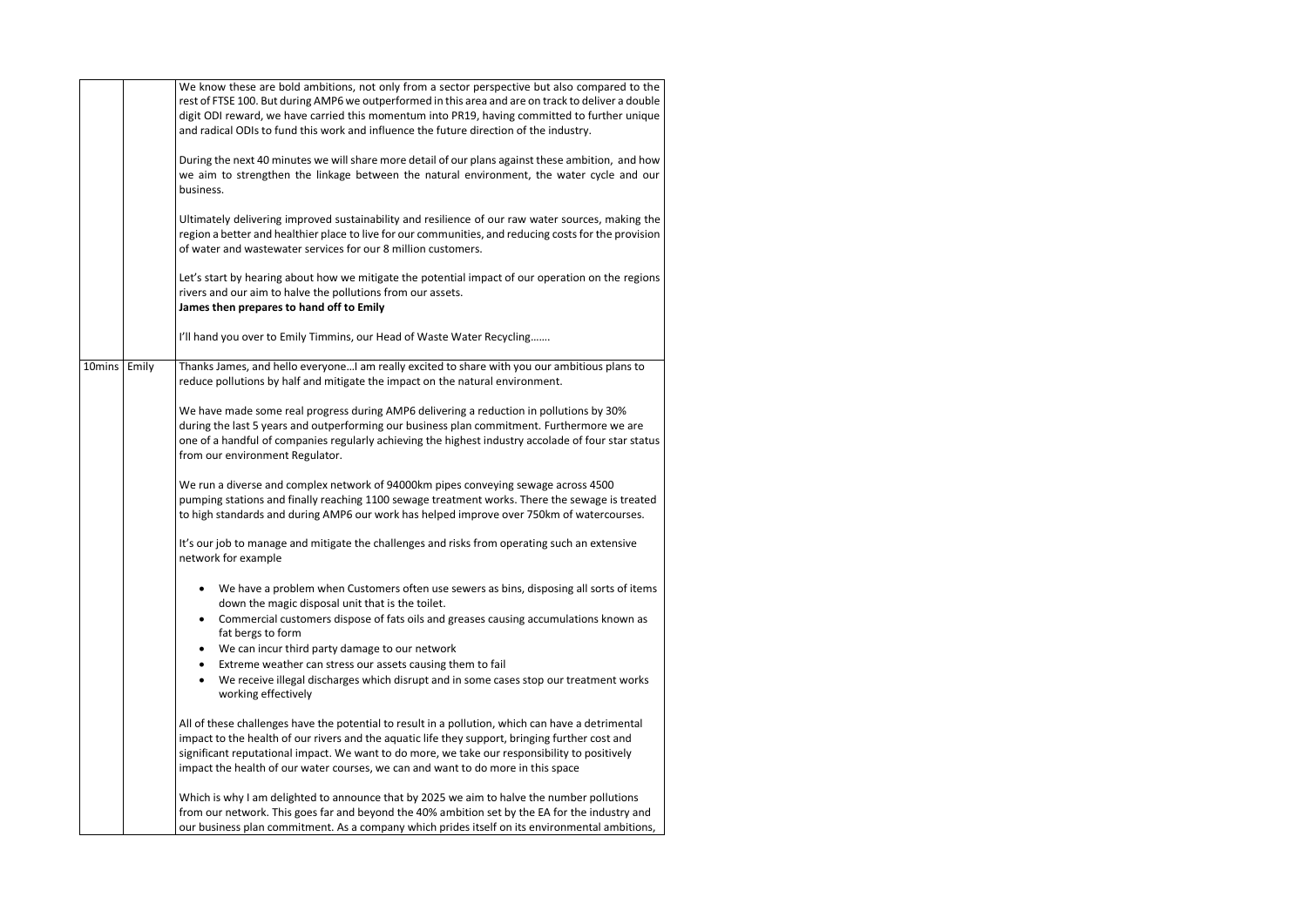we truly believe that this is the right thing to do not only for our business, and the environment but also for our customers, with 70% of customers supporting our ambition to deliver environmental improvements..

Success will be delivered by preventing issues in the first pace and then responding quicker when they occur, we have used this approach to deliver success in some of our other performance measures, so let me tell you about some of our key focus areas we have already built into our plans:

## **Encouraging behaviour change**:

We are also using technology to pinpoint where food outlets are causing issues for our customers by tipping fats and grease (FOG) down the sewers. We work with businesses to help them install fat traps – and we take tougher action where necessary to make sure it happens.

You wouldn't believe what customers put down the sewers…we've had lots of pants, fish, toys, motorbikes, a horse. (Chris have you got any killers stats on customer behaviour, telemetry and flushable we can use??) But the main problems are fats, oil and grease (aka FOG) ; wipes and sanitary products.

We are also playing a key role as an industry in setting flushable standards for wipes – and again – taking a strong stance where necessary in the interests of customers to drive a longer term sustainable operation. Preventing our sewers being blocked will save dozens of pollutions each year and be a key step in our journey to halving pollutions and eliminating serious pollutions.

We're working with customers to explain the problems this causes and going into schools to teach kids what to flush and what not to flush utilising pester power to help drive habitual behavioural change.

Small pollutions can turn into serious pollutions if we don't react quickly. Containing spills typically takes lots of tankers to suck up the sewage, stopping it getting out into the environment, and taking it to another site. We invested in a clean water tankering fleet and in-house drivers and operators to man them – and they have made a terrific difference to our supply interruptions performance  $[need a$  killer stat $]$  – and we are going to do the same thing this year for waste water

## **Flushables**:

**Telemetry**: The majority of the sewer network is a gravitational system which means that is has been difficult to monitor effectively, however by working with innovators we have been able to identify and install spill sensors on \*\*\* of our overflows and use data to provide early warnings of asset failure and pollution risk, allowing us to intervene much sooner.

## **Reactive tankering:**

So in summary we are going bold in our ambition to reduce the impact of our operations on the natural environment, our contribution to improving the rivers of our region. That ambition goes beyond regulatory expectation and allows us to continue our industry leading position and deliver ODI benefit from a fully funded plan.

**<**<**Now let's hand over to Jodie who's going to tell us about the important work her team does in the Catchments>**>

**<<Thanks Emily, hi, I'm Jodie Rettino>>**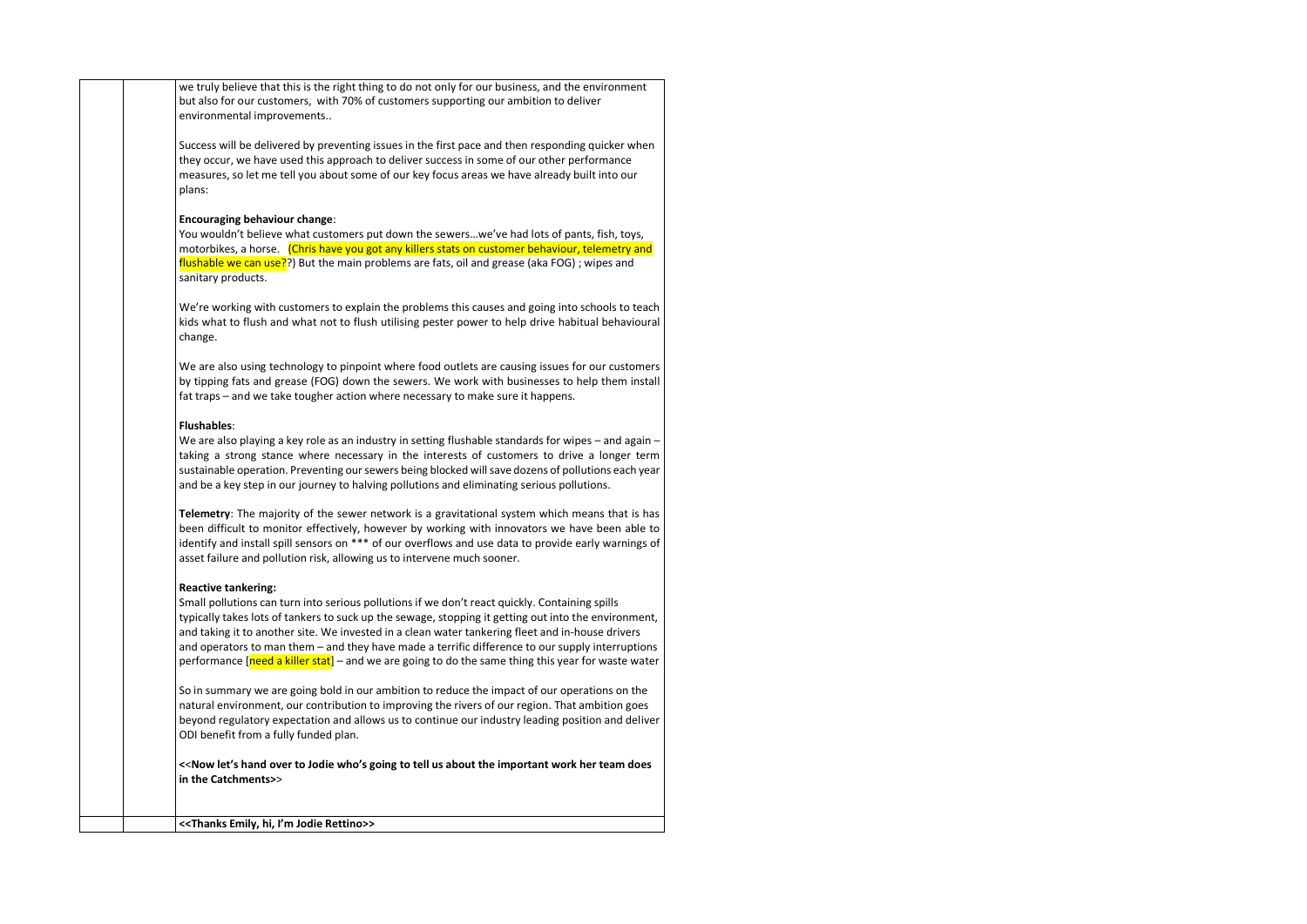Thanks Emily, so moving on from our operational sites we're going to have a look at what we do in our catchments and how we work with the natural environment…

So, as James mentioned over the next 5 years we're aiming to improve the quality of over 2,100 Km of river. This builds on a legacy of work and significant investment we've made over the last decade, removing phosphate from our waste water sites. This will ensure that over 50% of our rivers are protected and improved in terms of nutrient levels.

Phosphate is one the biggest nutrient issues we deal with, creating water quality problems - it broadly comes from two places – either down our sewers and through our works from things like washing powders – or it runs off the land from fertiliser that farmers use.

Our catchment work has decreased these contributions by around 66%, however farming contributions are going to increase from around 30% to over 50% by 2027. This is because there has been a surplus of phosphorous applied to agricultural land over the last 70 years that has created large 'legacy' reserves in the soil.

For us to reduce our phosphorus contribution to lower and lower levels it will take lots of chemicals and power. So over 10 years ago we started working with farmers and utilising natural solutions <<*and here to tell you more about how 2 of these help manage phosphate, is one of our Catchment Scientists, Dr. Alex Cooke>>*

Our trials have suggested they could remove up to 99% phosphorous in run-off. This could save us £13M in capital costs in just one catchment!

*Thanks Jodie – hi there:* Instead of using expensive engineering solutions we're trying to remove the background phosphate levels in the rivers upstream of where we discharge to.

The lower we get this, the less work we need to do at our sites. In some cases we hope this could be the total answer, and we'll invest completely in natural solutions, and we will work with farmers to encourage change in farming practices - and so we won't need to invest in these expensive technologies at our sites. I'm going to give you two examples of this work

Over the last while we have started to trial the use of phosphate socks in catchments where phosphorus run-off from agricultural land is polluting the local river.

## *Demonstration P sock running alongside of the river*

They do what they say on the tin = these are 'giant socks or fishnet tights' which are filled with material that absorbs phosphorus and sediment. The technology has been adapted from filter socks developed in the US, where they are commonly used as a way to control sediment in run-off from construction sites. By adapting the fill media of the socks and placing them along the edge of farmers' fields or in streams.

We are the first water company in the UK to use this technology and by doing so in targeted catchments **we may not need** to invest in expensive technologies and treatments to achieve the required phosphorous reductions at our waste water works. We may even be able to use them on our waste water sites to polish effluent before it's discharged back into rivers.

The second solution is a wetland, we are investigating and trialling these at some of our smaller rural works.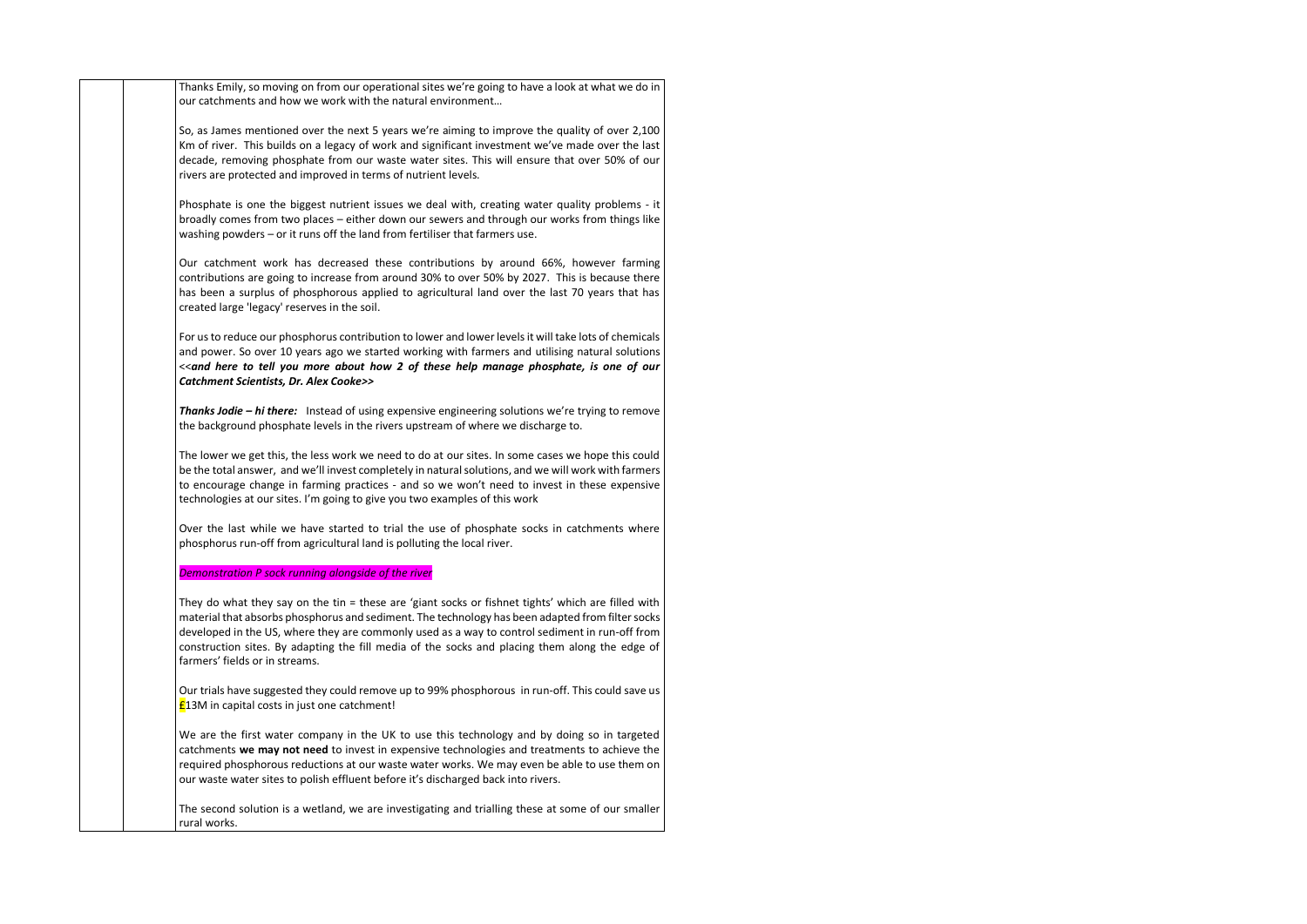|        | A wetland is a shallow vegetated pond planted with plants which treat wastewater. After passing<br>through the system the treated effluent is allowed to discharge safely into a river. These are very<br>cost effective with low operating and maintenance requirements. They offer real savings in terms<br>of energy use and operations staff time. And they are great for creating habitats for wildlife                                           |
|--------|--------------------------------------------------------------------------------------------------------------------------------------------------------------------------------------------------------------------------------------------------------------------------------------------------------------------------------------------------------------------------------------------------------------------------------------------------------|
|        | Beyond the operational benefits they protect and enhance the environment, increase biodiversity,<br>facilitate carbon capture and storage, providing a robust and sustainable process.                                                                                                                                                                                                                                                                 |
|        | We're confident using natural based solutions will bring significant benefits to our operations,<br>customers and the environment.                                                                                                                                                                                                                                                                                                                     |
|        | We've already seen results using natural based solutions over the last 10 years in our leading<br>catchment management programme, which Jodie will tell you more about                                                                                                                                                                                                                                                                                 |
| 10mins | Right then, thanks Alex Yes, in the last 10 years, we've achieved some incredible results from<br>our programme the work has already delivered £11M in ODI benefit and avoided over £74M in<br>TOTEX in AMP6 alone.                                                                                                                                                                                                                                    |
|        | We know that for every £1 we invest in catchment solutions we avoid £2 - £20 in treatment costs,<br>so it's not only a long term sustainable solution it makes great business sense.                                                                                                                                                                                                                                                                   |
|        | Our AMP7 ODI target is to have successful catchment schemes in 16 catchments, however we know<br>we can go further than this and are now working in 44 catchments. To do this we will need to<br>proactively engage with and improve the farming practices of over 9,000 farmers. That's a<br>whopping 64% of all the farmers in our region. We therefore have one of the largest and most<br>successful programmes of work across the water industry. |
|        | Our Farming for Water programme has been running for the last 10 years. We have been working<br>in partnership with the agricultural community to reduce pollution from farming activities at source<br>such as pesticides, nitrate, cryptosporidium, colour or metaldehyde (main ingredient in slug<br>pellets).                                                                                                                                      |
|        | We have a team of highly experienced, qualified and trusted agricultural advisors who work with<br>farmers on a day to day basis - out in their wellies on farms and in farmers markets - to encourage<br>infrastructure improvement and encourage farmers to go above and beyond current best<br>management practices.                                                                                                                                |
|        | To help with this we've developed our own schemes and grants - STEPS (Severn Trent<br>Environmental Protection Scheme), and we run an annual Farm to Tap scheme, mitigating the use<br>of pesticides and awarding farmers to improve water quality downstream of their farm. We also<br>offer training, expert advice visits and as well as an annual pesticide amnesty.                                                                               |
|        | To date we've engaged with over 5000 farmers, 98% of which said it was a positive experience<br>working with us, we've awarded over 1,500 grants of which farmers have match funded to the tune<br>of over £5M. We have also removed 16 tonnes of old or unwanted pesticides from farms,<br>traditionally these might have been buried or poured down the drain!!                                                                                      |
|        | Our high level of engagement and participation in our schemes has now started to bring significant<br>water quality improvements. The Farm to Tap scheme has resulted in a 40 - 90% reduction in peak<br>pesticide concentrations coming into our treatment works. We no longer need to install 5 new                                                                                                                                                  |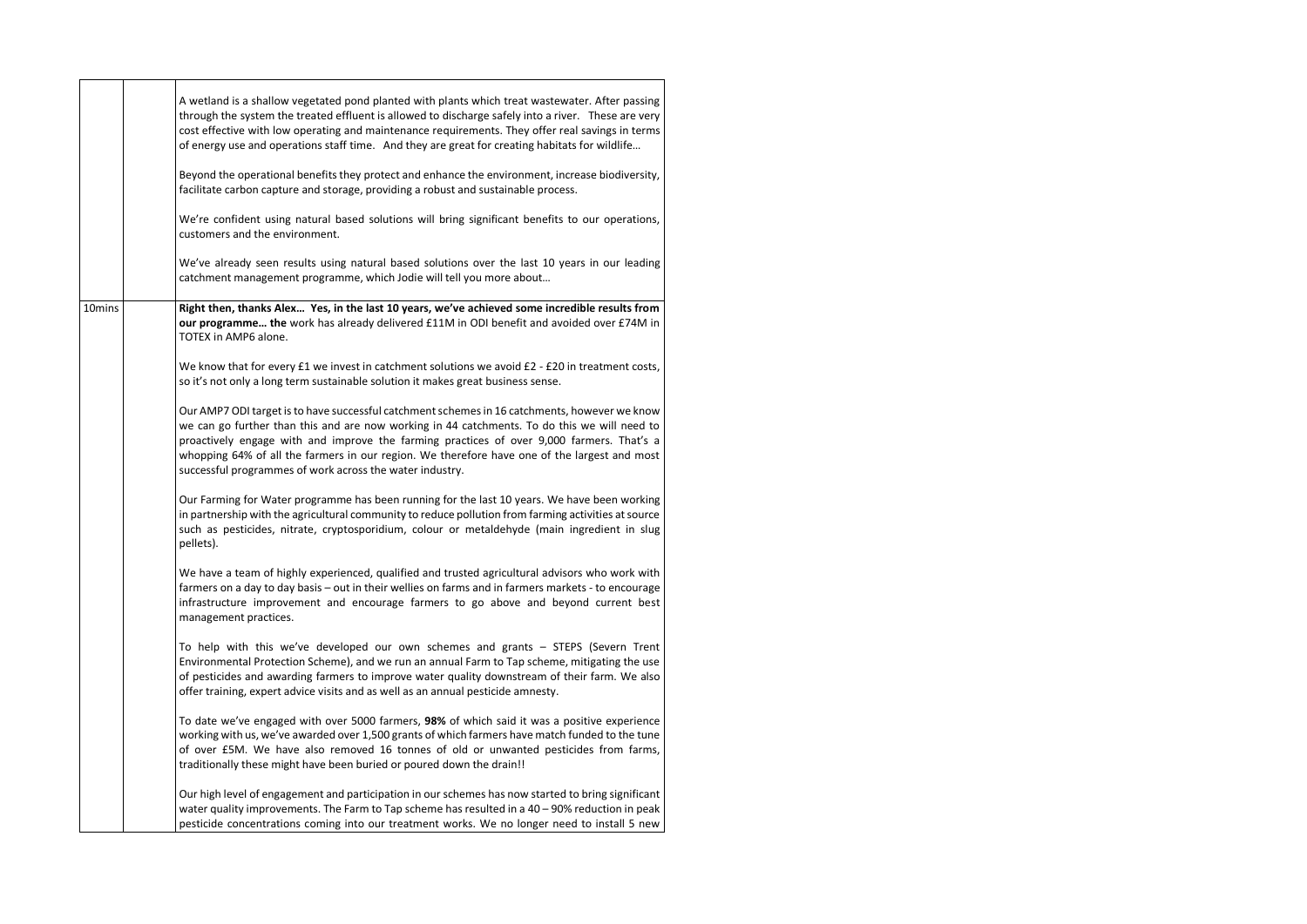|                | nitrate plants and we have shelved plans to introduce pesticide treatment (GAC) at one of our<br>surface water works.                                                                                                                                                                                                                                                                                                                                                                                                                                                      |
|----------------|----------------------------------------------------------------------------------------------------------------------------------------------------------------------------------------------------------------------------------------------------------------------------------------------------------------------------------------------------------------------------------------------------------------------------------------------------------------------------------------------------------------------------------------------------------------------------|
|                | So proactive catchment management is our first treatment process. It helps us reduce the raw<br>water challenge to our WTWs and ensures we have a calm network its also a great strategy to avoid<br>future costs.                                                                                                                                                                                                                                                                                                                                                         |
|                | But catchment management goes wider than that - we know that our work generates £4 of wider<br>environmental benefits - but we can't do this without working in partnership with farmers, land<br>owners and NGOS such as the region's Wildlife Trusts, Rivers Trusts, Woodland Trust, National Trust<br>and RSPB. Our many years of working with these partners gives us confidence of our plans for<br>AMP7.                                                                                                                                                             |
|                | Moors for the Future in the Upper Derwent Valley is a great example of a long term project that<br>brings together many of these NGOs, with water companies, landowners and many more working<br>for the good of the natural environment and, now I'd like to hand over to Malcolm who's going<br>to tell you more about our Biodiversity commitment                                                                                                                                                                                                                       |
| <b>Malcolm</b> | Thank Jodie, and Alex                                                                                                                                                                                                                                                                                                                                                                                                                                                                                                                                                      |
|                | So, we know that the wider upstream environment is important to securing water quality, but it<br>may not be obvious to everyone why nature, biodiversity and ecosystems are so important for<br>water? I want to show you how they are intrinsically linked                                                                                                                                                                                                                                                                                                               |
|                | Which is why we are really excited today to announce that as well as expanding our Farming for<br>Water programme to include biodiversity improvements for farmers, we are going further than<br>ever before                                                                                                                                                                                                                                                                                                                                                               |
|                | Today we are launching our Big Nature Boost!                                                                                                                                                                                                                                                                                                                                                                                                                                                                                                                               |
|                | The aim of our wider nature programme is to make it all about places, people and our partners so<br>we are launching our Nature Boost - at its heart is the audacious goal of to improve over 5,000<br>hectares of biodiversity over the next seven years, that's around an area the size of Gloucester.<br>Better still we have managed to secure an ODI linked to this ambition. More on that later                                                                                                                                                                      |
|                | We believe that when we look after nature, we look after your water. Biodiversity, or a more<br>simple term, nature is the crucial building block for creating a sustainable environment where both<br>wildlife and communities can thrive.                                                                                                                                                                                                                                                                                                                                |
|                | Wildlife and habitats are impacted by water and land management decisions and can, in turn,<br>influence water availability and quality. For example if we work with farmers to plant wildflower<br>margins. I'm sure you will all agree with me that these look extremely pretty and are great for<br>encouraging bees and butterflies but why would we a water company want to do this?                                                                                                                                                                                  |
|                | Here's how - believe it or not wildflower margins will help to reduce the amount of pesticides<br>farmers use. The wildflowers encourage up to 130% more beneficial insects such as ladybirds which<br>act as natural predators to mildew, mites etc which would damage the farmers crop. This natural<br>control method means the farmer has to apply less pesticides and fungicides to the crop and<br>therefore reduces the risk of pesticide reaching our water treatment works. The wildflowers also<br>act as a barrier to pesticide spray drift and reduce run-off. |
|                | Horne                                                                                                                                                                                                                                                                                                                                                                                                                                                                                                                                                                      |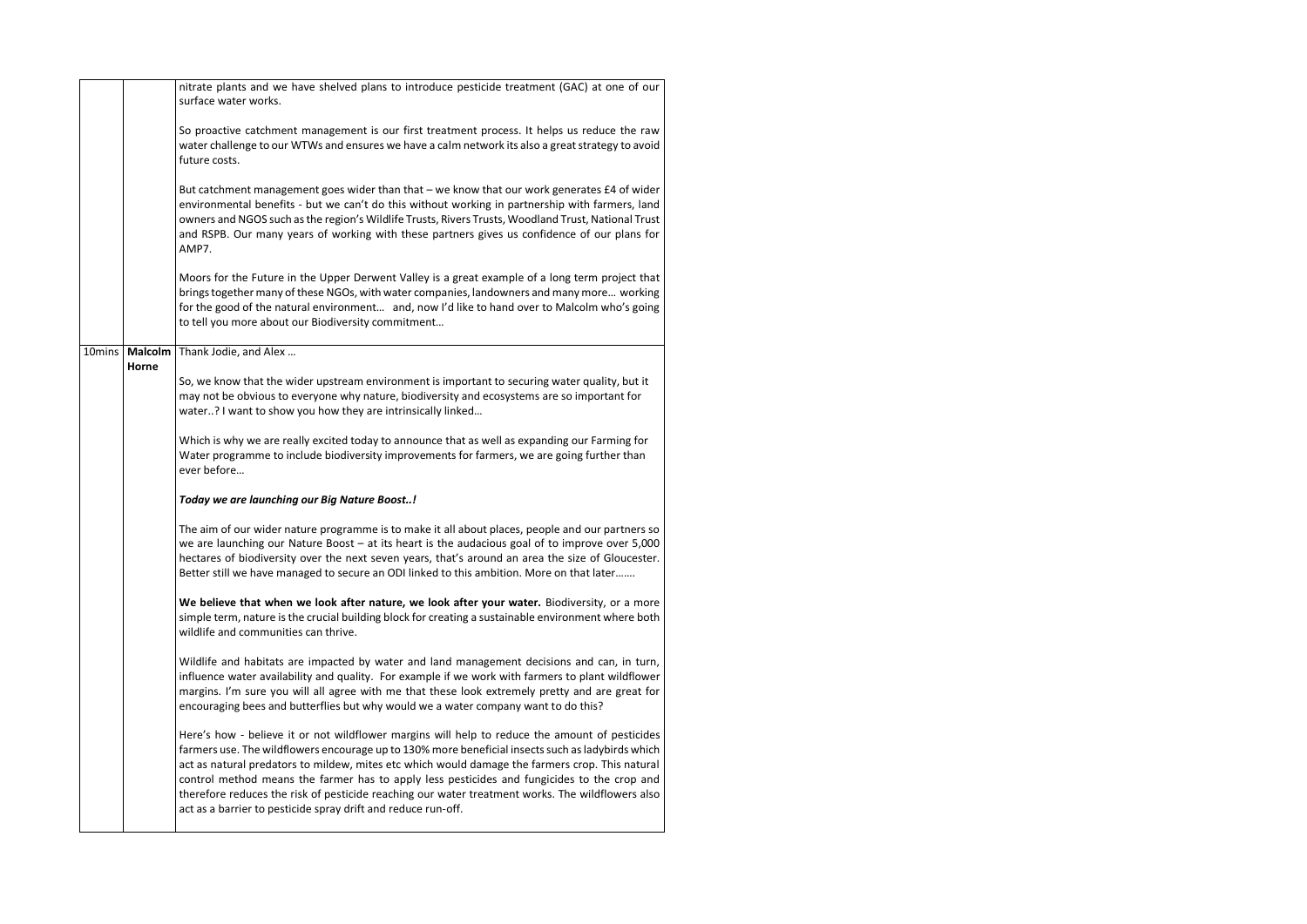| Beetle banks work similarly to a wildflower margin - they are simply placed in the farmer's field<br>instead on the field edge. Beetle banks are long strips of banked soil which are sown with grasses.<br>They act as winter homes for beetles which in the spring and summer move out into the farmer's<br>crop and munch happily on pests which can damage the crop.<br>As well as reducing the need for pesticide applications they also reduce run-off and soil erosion<br>from the field all of which reduces the challenge to our water treatment works.<br>Sitting alongside our Nature Boost ambition we are also aiming to plant 1.3M trees over the next<br>10 years. I'm sure you are all aware that trees have huge climate change benefits but they also help<br>reduce flooding and improving water quality by capturing rainfall and gradually releasing it so it<br>contributes less to river flows and pollution loads. The roots and leaf litter also promote slow<br>absorption of water back into the ground help with groundwater re-charge. They basically act as<br>big sieves!<br>Furthermore, not only does this improve the quality of the water we abstract and potentially<br>reduce the amount of treatment needed, we have also secured a bespoke ODI - whereby for each<br>hectare of land where we deliver a biodiversity improvement above our FD, we will secure a £3600<br>per hectare outperformance reward. This funds our improvement ambitions and the reason why<br>we are announcing some significant investment and partnership schemes which will deliver early<br>in AMP7.<br>So I hope you can see that our Nature Boost has multi-functional benefits that range from<br>protecting our water quality, habitat improvement, increased biodiversity, carbon sequestration,<br>run-off reduction and landscape diversity.<br>Flourishing habitats such as forests, grasslands, soils, rivers, lakes, streams, wetlands and aquifers<br>provide services that influence the availability of water and its quality. These services are also vital<br>to meet our water management goals such as water storage and flow regulation, filtering and flood<br>and drought protection, among others.<br>And of course, it great for our communities and for people, our customers. Over the forthcoming<br>year we will work closely with our visitor experience teams, and our partner organisations to ensure<br>that everyone who lives or visits our region can visit or see the work we are doing and learn about<br>why, when we look after nature, we look after our water<br>In true spirit of partnership working, let me introduce to you Emma Marsh, the RSPB's Director<br>for England, to tell you a bit more about the impact we can have when we work together we've<br>got a long history of working together at Lake Vyrnwy - and are now embarking on an exciting<br>project in the Sherwood Forest together<br>$\leq$ Emma – suggest cover a) who the RSPB are b) we already work together c) what we plan to do<br>d) why this is a good thing<br>At the RPSB we have *** members - manage 170 nature reserves and work to<br>With Severn Trent (Hafren Dyfrdwy in Wales) we work together to look after the land that<br>surrounds Lake Vyrnwy. And we have been doing this for many years. Peat bog restoration, largest<br>organic farm in the UK, benefit this has had to key species etc |  |
|----------------------------------------------------------------------------------------------------------------------------------------------------------------------------------------------------------------------------------------------------------------------------------------------------------------------------------------------------------------------------------------------------------------------------------------------------------------------------------------------------------------------------------------------------------------------------------------------------------------------------------------------------------------------------------------------------------------------------------------------------------------------------------------------------------------------------------------------------------------------------------------------------------------------------------------------------------------------------------------------------------------------------------------------------------------------------------------------------------------------------------------------------------------------------------------------------------------------------------------------------------------------------------------------------------------------------------------------------------------------------------------------------------------------------------------------------------------------------------------------------------------------------------------------------------------------------------------------------------------------------------------------------------------------------------------------------------------------------------------------------------------------------------------------------------------------------------------------------------------------------------------------------------------------------------------------------------------------------------------------------------------------------------------------------------------------------------------------------------------------------------------------------------------------------------------------------------------------------------------------------------------------------------------------------------------------------------------------------------------------------------------------------------------------------------------------------------------------------------------------------------------------------------------------------------------------------------------------------------------------------------------------------------------------------------------------------------------------------------------------------------------------------------------------------------------------------------------------------------------------------------------------------------------------------------------------------------------------------------------------------------------------------------------------------------------------------------------------------------------------------------------------------------------------------------------------------------------------------------------------------------------------------------------------------------------------------------------------------------------------------------------------------------------------------------------------------------|--|
|                                                                                                                                                                                                                                                                                                                                                                                                                                                                                                                                                                                                                                                                                                                                                                                                                                                                                                                                                                                                                                                                                                                                                                                                                                                                                                                                                                                                                                                                                                                                                                                                                                                                                                                                                                                                                                                                                                                                                                                                                                                                                                                                                                                                                                                                                                                                                                                                                                                                                                                                                                                                                                                                                                                                                                                                                                                                                                                                                                                                                                                                                                                                                                                                                                                                                                                                                                                                                                                          |  |
|                                                                                                                                                                                                                                                                                                                                                                                                                                                                                                                                                                                                                                                                                                                                                                                                                                                                                                                                                                                                                                                                                                                                                                                                                                                                                                                                                                                                                                                                                                                                                                                                                                                                                                                                                                                                                                                                                                                                                                                                                                                                                                                                                                                                                                                                                                                                                                                                                                                                                                                                                                                                                                                                                                                                                                                                                                                                                                                                                                                                                                                                                                                                                                                                                                                                                                                                                                                                                                                          |  |
|                                                                                                                                                                                                                                                                                                                                                                                                                                                                                                                                                                                                                                                                                                                                                                                                                                                                                                                                                                                                                                                                                                                                                                                                                                                                                                                                                                                                                                                                                                                                                                                                                                                                                                                                                                                                                                                                                                                                                                                                                                                                                                                                                                                                                                                                                                                                                                                                                                                                                                                                                                                                                                                                                                                                                                                                                                                                                                                                                                                                                                                                                                                                                                                                                                                                                                                                                                                                                                                          |  |
|                                                                                                                                                                                                                                                                                                                                                                                                                                                                                                                                                                                                                                                                                                                                                                                                                                                                                                                                                                                                                                                                                                                                                                                                                                                                                                                                                                                                                                                                                                                                                                                                                                                                                                                                                                                                                                                                                                                                                                                                                                                                                                                                                                                                                                                                                                                                                                                                                                                                                                                                                                                                                                                                                                                                                                                                                                                                                                                                                                                                                                                                                                                                                                                                                                                                                                                                                                                                                                                          |  |
|                                                                                                                                                                                                                                                                                                                                                                                                                                                                                                                                                                                                                                                                                                                                                                                                                                                                                                                                                                                                                                                                                                                                                                                                                                                                                                                                                                                                                                                                                                                                                                                                                                                                                                                                                                                                                                                                                                                                                                                                                                                                                                                                                                                                                                                                                                                                                                                                                                                                                                                                                                                                                                                                                                                                                                                                                                                                                                                                                                                                                                                                                                                                                                                                                                                                                                                                                                                                                                                          |  |
|                                                                                                                                                                                                                                                                                                                                                                                                                                                                                                                                                                                                                                                                                                                                                                                                                                                                                                                                                                                                                                                                                                                                                                                                                                                                                                                                                                                                                                                                                                                                                                                                                                                                                                                                                                                                                                                                                                                                                                                                                                                                                                                                                                                                                                                                                                                                                                                                                                                                                                                                                                                                                                                                                                                                                                                                                                                                                                                                                                                                                                                                                                                                                                                                                                                                                                                                                                                                                                                          |  |
|                                                                                                                                                                                                                                                                                                                                                                                                                                                                                                                                                                                                                                                                                                                                                                                                                                                                                                                                                                                                                                                                                                                                                                                                                                                                                                                                                                                                                                                                                                                                                                                                                                                                                                                                                                                                                                                                                                                                                                                                                                                                                                                                                                                                                                                                                                                                                                                                                                                                                                                                                                                                                                                                                                                                                                                                                                                                                                                                                                                                                                                                                                                                                                                                                                                                                                                                                                                                                                                          |  |
|                                                                                                                                                                                                                                                                                                                                                                                                                                                                                                                                                                                                                                                                                                                                                                                                                                                                                                                                                                                                                                                                                                                                                                                                                                                                                                                                                                                                                                                                                                                                                                                                                                                                                                                                                                                                                                                                                                                                                                                                                                                                                                                                                                                                                                                                                                                                                                                                                                                                                                                                                                                                                                                                                                                                                                                                                                                                                                                                                                                                                                                                                                                                                                                                                                                                                                                                                                                                                                                          |  |
|                                                                                                                                                                                                                                                                                                                                                                                                                                                                                                                                                                                                                                                                                                                                                                                                                                                                                                                                                                                                                                                                                                                                                                                                                                                                                                                                                                                                                                                                                                                                                                                                                                                                                                                                                                                                                                                                                                                                                                                                                                                                                                                                                                                                                                                                                                                                                                                                                                                                                                                                                                                                                                                                                                                                                                                                                                                                                                                                                                                                                                                                                                                                                                                                                                                                                                                                                                                                                                                          |  |
|                                                                                                                                                                                                                                                                                                                                                                                                                                                                                                                                                                                                                                                                                                                                                                                                                                                                                                                                                                                                                                                                                                                                                                                                                                                                                                                                                                                                                                                                                                                                                                                                                                                                                                                                                                                                                                                                                                                                                                                                                                                                                                                                                                                                                                                                                                                                                                                                                                                                                                                                                                                                                                                                                                                                                                                                                                                                                                                                                                                                                                                                                                                                                                                                                                                                                                                                                                                                                                                          |  |
|                                                                                                                                                                                                                                                                                                                                                                                                                                                                                                                                                                                                                                                                                                                                                                                                                                                                                                                                                                                                                                                                                                                                                                                                                                                                                                                                                                                                                                                                                                                                                                                                                                                                                                                                                                                                                                                                                                                                                                                                                                                                                                                                                                                                                                                                                                                                                                                                                                                                                                                                                                                                                                                                                                                                                                                                                                                                                                                                                                                                                                                                                                                                                                                                                                                                                                                                                                                                                                                          |  |